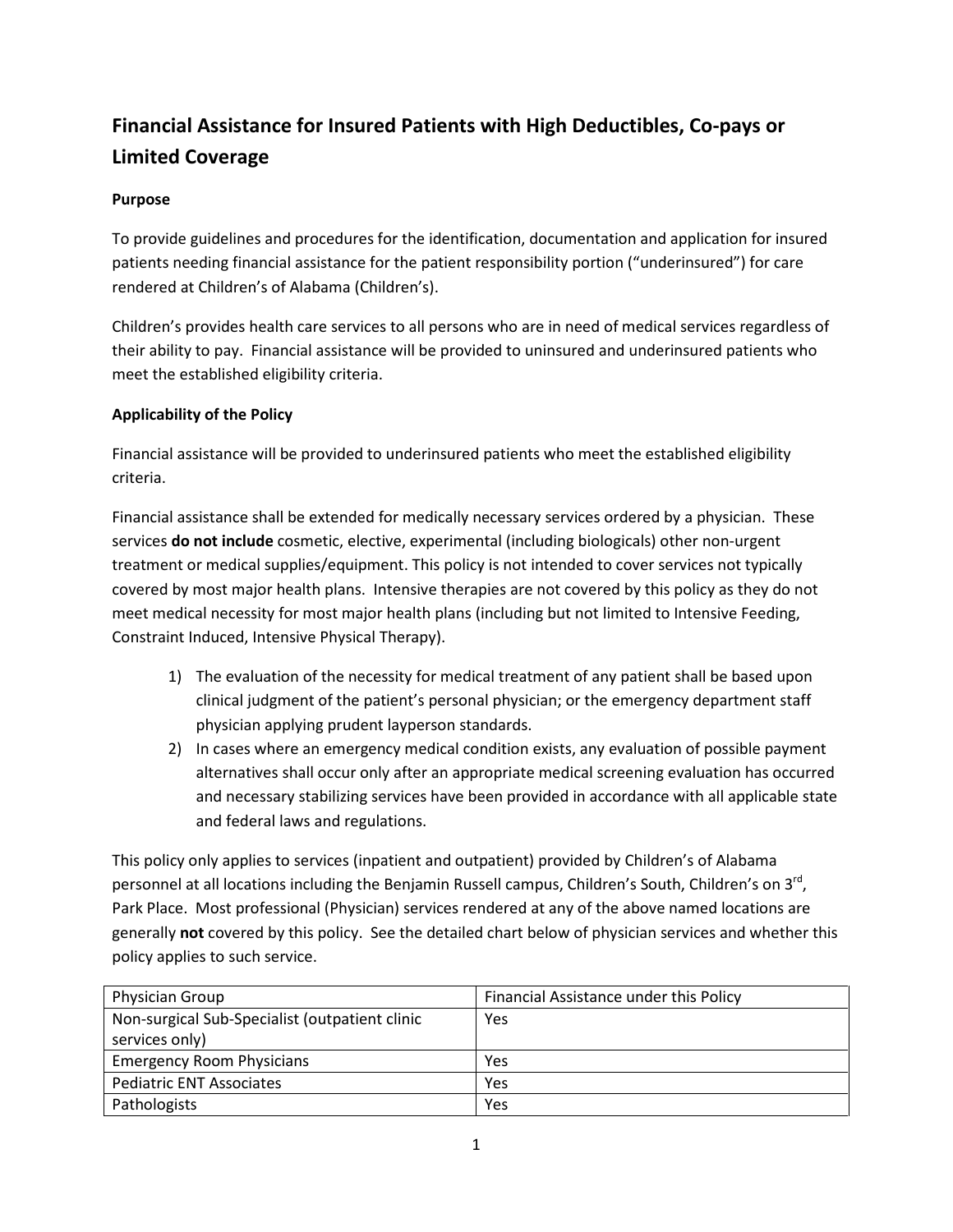| Primary Care Pediatricians - Children's Employed    | Yes – see separate section titled in this policy |
|-----------------------------------------------------|--------------------------------------------------|
| Pediatric Surgeons - UAB                            | N <sub>0</sub>                                   |
| <b>Psychiatrists - UAB</b>                          | No                                               |
| Anesthesiologists - Pediatric Anesthesia Associates | No                                               |
| Radiologist - Pediatric Radiology Associates        | <b>No</b>                                        |
| <b>Community Physicians</b>                         | No                                               |

#### **Eligibility**

#### *For Additional Discounts for those who are underinsured:*

Additional discounts may be available to insured patients whose co-pays and/or deductibles exceed their ability to pay or where coverage for medically necessary services and treatments is limited.

#### **Application Process for Determining Eligibility**

Applications for financial assistance can be obtained and initiated at any time prior to rendering services through 240 days following the first billing statement.

- 1) An application for discounted care may be obtained from a financial counselor, through the Business Office or online at [www.childrensal.org](http://www.childrensal.org/) .
- 2) The application must be completed in its entirety per the stated instructions on the application. The following items are required as part of the application process and must be supported by documentation:
	- a. Family names and ages of family members residing in the same household
	- b. Family income from all sources
		- i. Most recently filed tax returns (federal and state)
		- ii. Employment copies of 2 or more most recent pay stubs
		- iii. Proof Alimony and/or Child support
		- iv. Proof of Pension amounts
		- v. Proof of Government Benefits (Social security, disability, unemployment, etc.)
		- vi. Investment income (dividends/interest earnings/rentals
		- vii. All income sources not yet mentioned
	- c. Cash reserves/assets available from all sources
		- i. Checking accounts (2 most recent copies of statements)
		- ii. Savings accounts (2 most recent copies of statements)
		- iii. Other assets
	- d. No other benefits available from third-party insurance, financial assistance or resources including Workers' compensation benefits, automobile or homeowner's insurance.
	- e. If you are unable to work due to illness, a letter from your physician confirming your inability to work is required.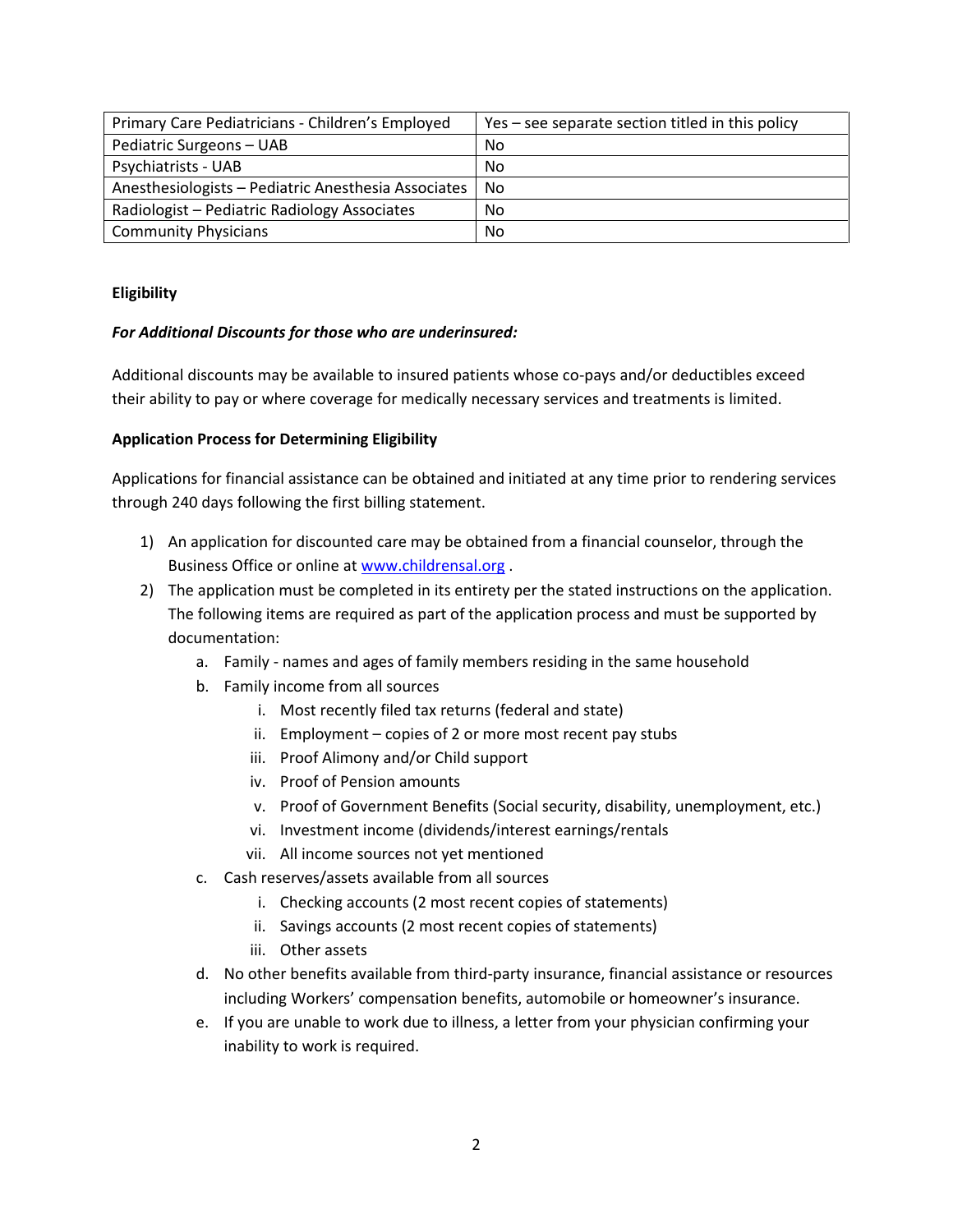- f. If no income is reported, information as to how daily needs are met is required. If the family is supported by relatives or friends, a **notarized** letter explaining these arrangements is required. The letter must be signed by person(s) lending assistance.
- g. If anyone of working age living with you is unemployed, a **notarized** letter is required stating length of unemployment, along with the name and relationship to you.
- 3) An attestation statement must be signed by the applicant acknowledging all documents and representations are true and accurate to the best of the applicant's knowledge. Any falsification will result in nullification of any discount leaving applicant as the responsible party for the full amount owed.
- 4) Application must be submitted, either in person or mailed.

If submitting in person, applications are accepted Monday through Friday 8 AM – 4:30 PM at the Patient Relations Office located on Main Street (2<sup>nd</sup> Floor) of the Benjamin Russell Hospital, 1600 Seventh Ave. South, Birmingham, AL 35233.

If mailed, send to: Children's of Alabama Attention: Financial Counseling P. O. Box 36549 Birmingham, AL 35236-6549

- 5) Application should be submitted no later than 120 days following the first billing statement sent to avoid the account being turned over to a collection agency.
- 6) Applications will be accepted for 240 days following the first billing statement sent.

All information obtained as part of the application used to determine eligibility will be verified through the appropriate means. Such verification procedures may include inquiries of employers, banks, credit bureaus, governmental agencies, etc.

In determining eligibility, Children's of Alabama follows federal guidelines and definitions for determining which federal poverty guidelines to use, family income, and household size. These guidelines are used by federal government uses to determine eligibility for federal programs and are published annual in the *Federal Register* by HHS. All determinations of eligibility, applying the stated criteria, are authorized by the Revenue Cycle Director for amounts less than \$10,000, by the Revenue Cycle Division Director for amounts greater than \$10,000 but less than \$50,000, and by the Chief Financial Officer for amounts \$50,000 or greater.

Children's of Alabama will render a determination of eligibility in writing within 30 days of receipt of the completed application. The determination letter will include the applicable dates of the determination.

If an application is deemed incomplete and a determination cannot be made, the applicant will be notified of the deficiency and given 30 days to provide the missing or incomplete information.

Applications received 120 days after the first billing statement is sent will be accepted and processed and any collection efforts initiated will cease until an eligibility determination is made.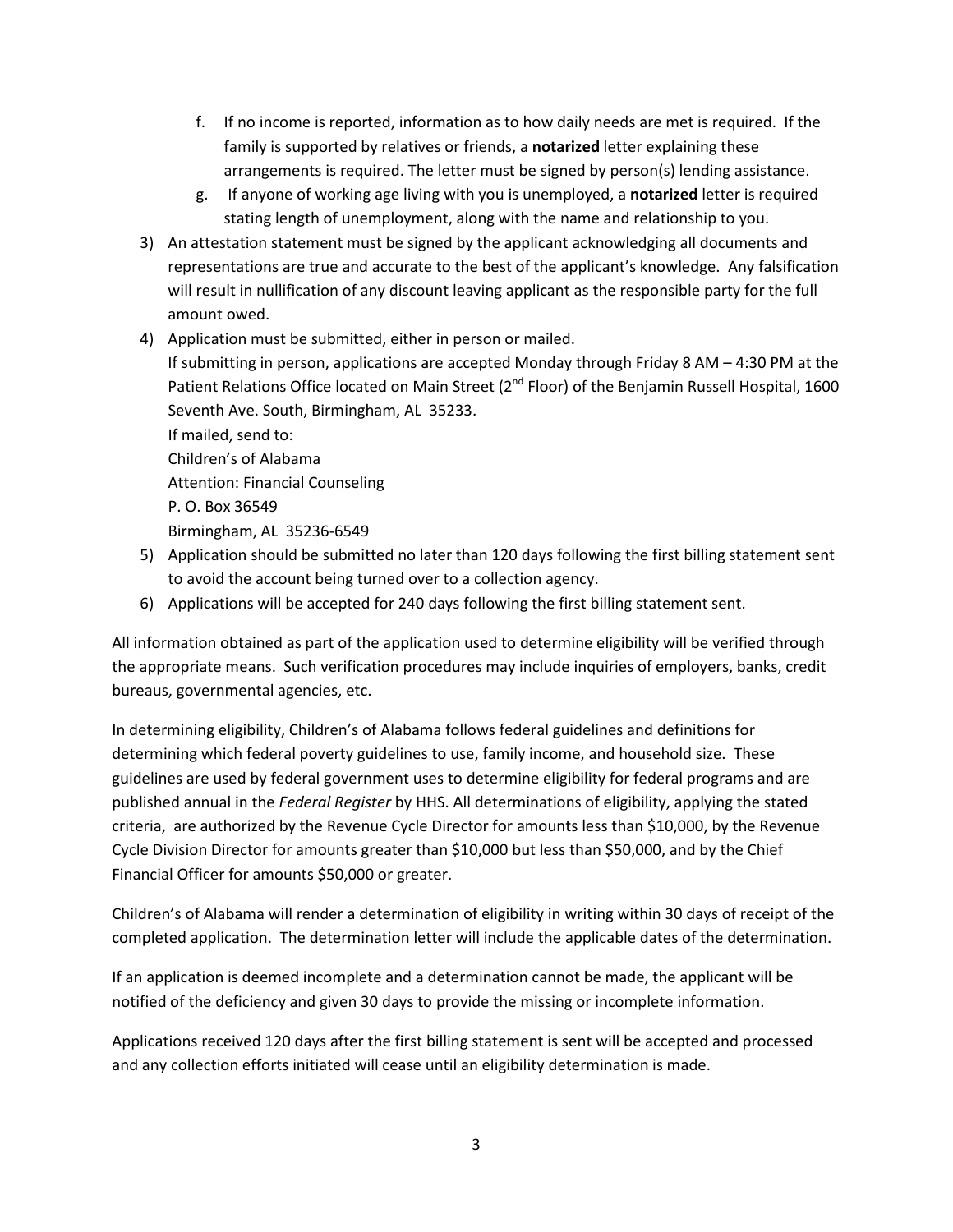Eligibility for additional discounts is based on family income and assets and household size, as verified through the application process, relative to the federal poverty guidelines (published by the federal government annually) as set forth below:

| Guidelines:                          |                             |                                 |
|--------------------------------------|-----------------------------|---------------------------------|
| If Family income and available       | And the amount owed by      |                                 |
| assets as a % of FPL for family size | Patient is equal to/greater | Then the Discount off Amount    |
| is equal to:                         | than:                       | Owed is:                        |
| 0-200% of FPL                        | \$2,500                     | 50% discount                    |
| 201% - 300% of FPL                   | \$5,000                     | 30% discount                    |
| >300% of FPL                         | \$5,000                     | No Discount - total amount owed |
|                                      |                             | limited to a maximum of 15% of  |
|                                      |                             | annual family income.           |

In no circumstances will the total amount owed be greater than 15% of the total family annual income as determined by AGI.

If an additional discount is determined, any excess payments received by the hospital will be returned.

Children's of Alabama will render a determination of eligibility in writing within 30 days of receipt of the completed application. The determination letter will include the applicable dates of the determination.

## **Failure to Pay**

When no payment is received for an account and/or there is failure to qualify for additional discounts, the account will be turned over to a collection agency. Prior to an account being turned over to a collection agency, the billing statement will contain a notice that such action is forthcoming if payment is not received. The collection agency may contact the patient/family for payment and may report the non-payment of the account to the credit bureaus.

Extraordinary collection actions such as liens, lawsuits or garnishments are **not** used by Children's of Alabama for the non-payment of accounts.

## **Availability and Notification of the policy**

Children's of Alabama makes many efforts to educate and publicize its financial assistance program for additional discounts including:

- 1) Referring all uninsured patients to a financial counselor at the time of registration to assist with obtaining and completing applications for additional discounts as well as determining whether governmental, private or other assistance is available to the family.
- 2) Providing all inpatients a copy of the plain language summary of the financial assistance policy prior to discharge.
- 3) Prominently publishing the policy, the plain language summary and the application on the Hospital's web site, in English and Spanish;